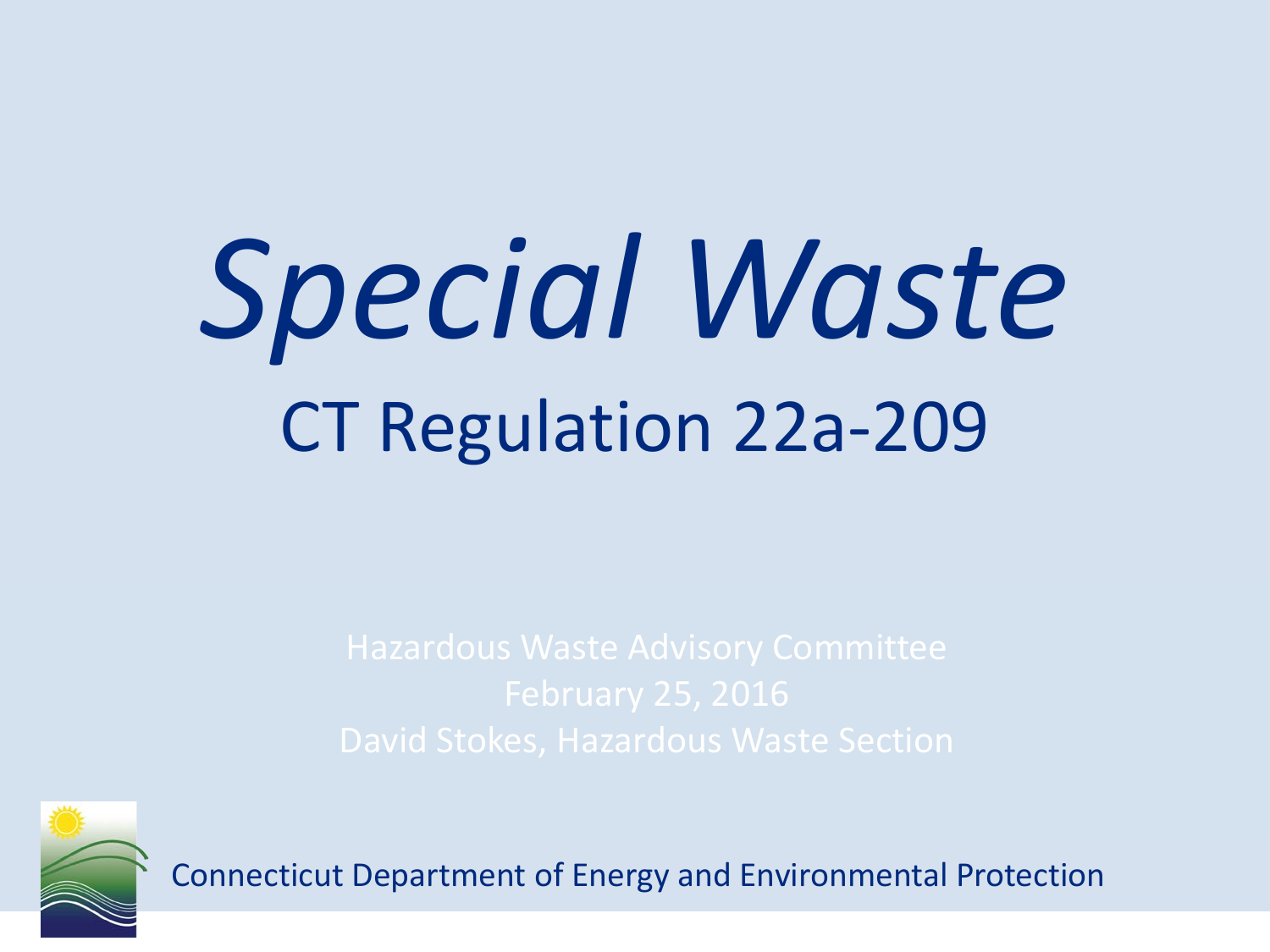## **Topics**

- What is Special Waste
- Overlapping regulation and other options
- Common violations
- Commingling of Special Waste with Hazardous **Waste**
- On-site management practices observed in the field

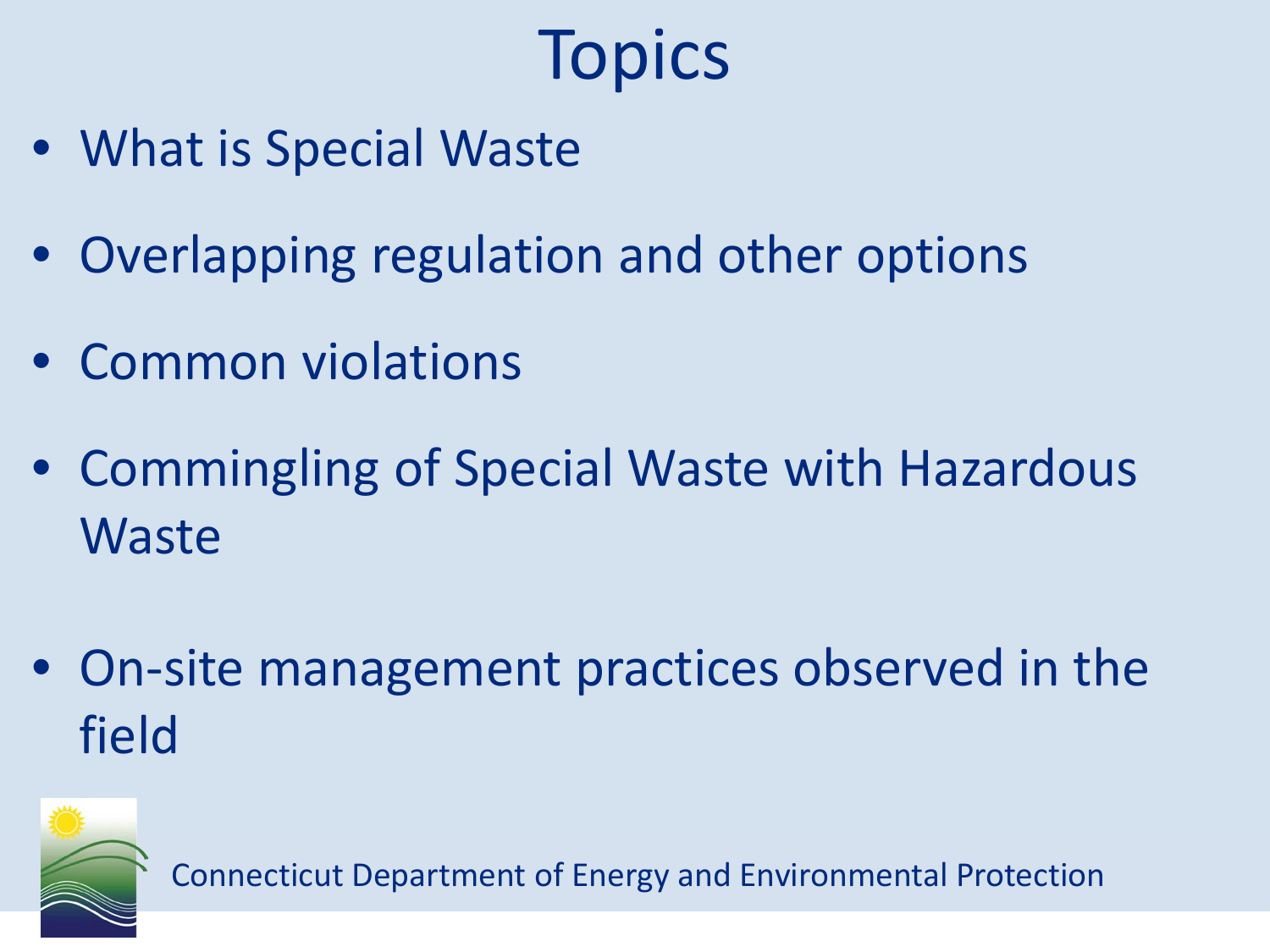### What is Special Waste

#### *22a-209-1 Special Waste Definition*

#### *"Any of the following that are not hazardous waste in Statute 22a-115 or radioactive materials in Statute 22a-148"*

- Water treatment, sewage treatment or industrial sludge, liquid, solid, and contained gases;
- fly ash, casting sand or slag;
- contaminated dredge spoils;
- tires;
- asbestos;
- biomedical waste;
- bulky waste;
	- land clearing debris and demolition waste
- Residue
	- Bottom ash, air pollution control residue, and other residues from combustion processes at resource recovery facilities, and municipal solid waste incinerators, and biomedical waste incinerators

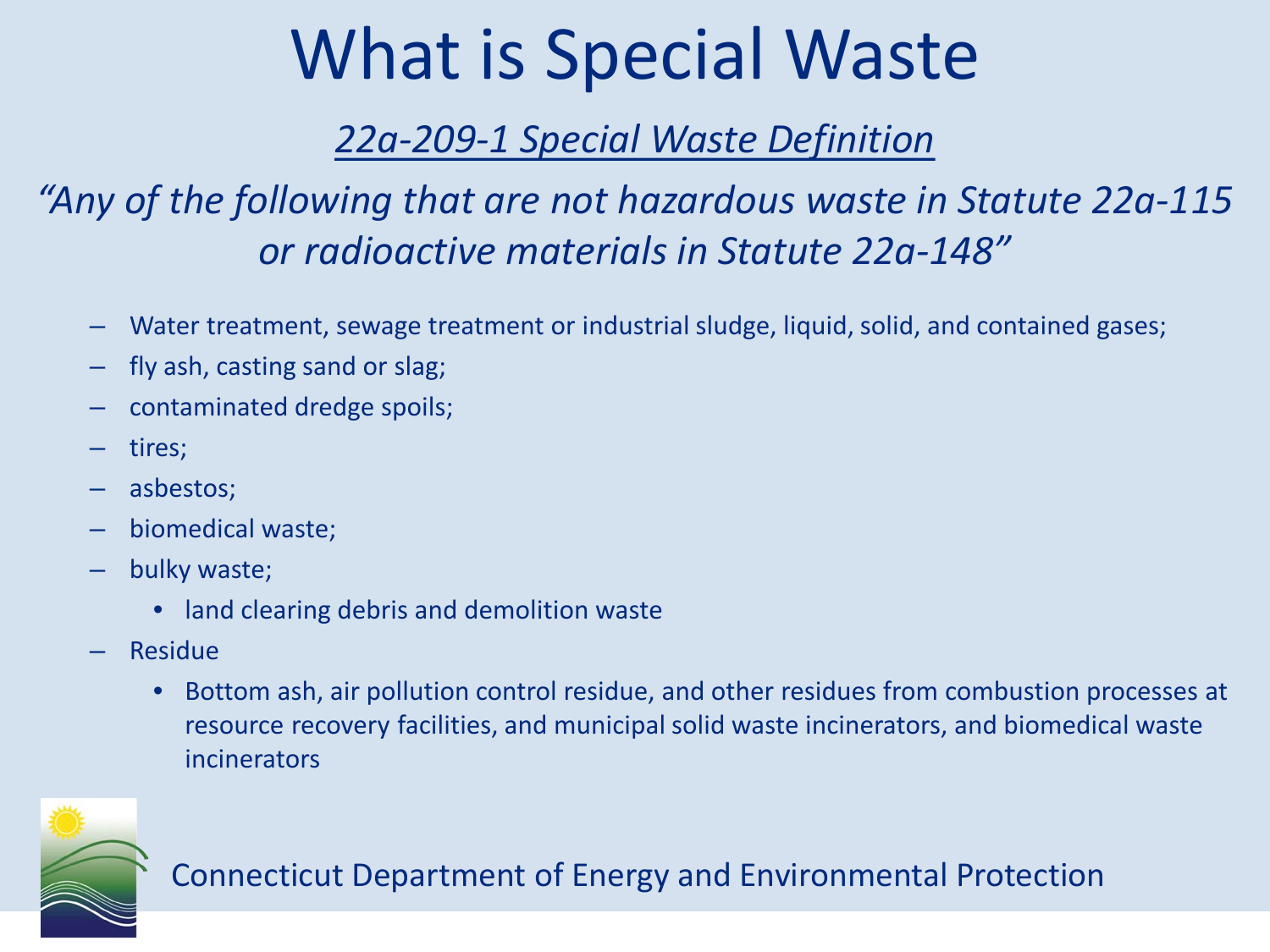## Overlapping Regulations

- Resource Conservation and Recovery Act (RCRA)
	- 40 CFR 262.11 "Hazardous Waste Determinations"
- Special Wastes are Solid Waste under RCRA meaning each is subject to hazardous waste determinations, except (unless mixed with HW):
	- Sewage treatment sludge
	- Asbestos
	- Biomedical
- Hazardous waste determination process is described in
	- 40 CFR Part 261.2 "definition of solid waste"
	- 40 CFR Part 261.3 "definition of hazardous waste"
	- 40 CFR Part 261.4 "exclusions"

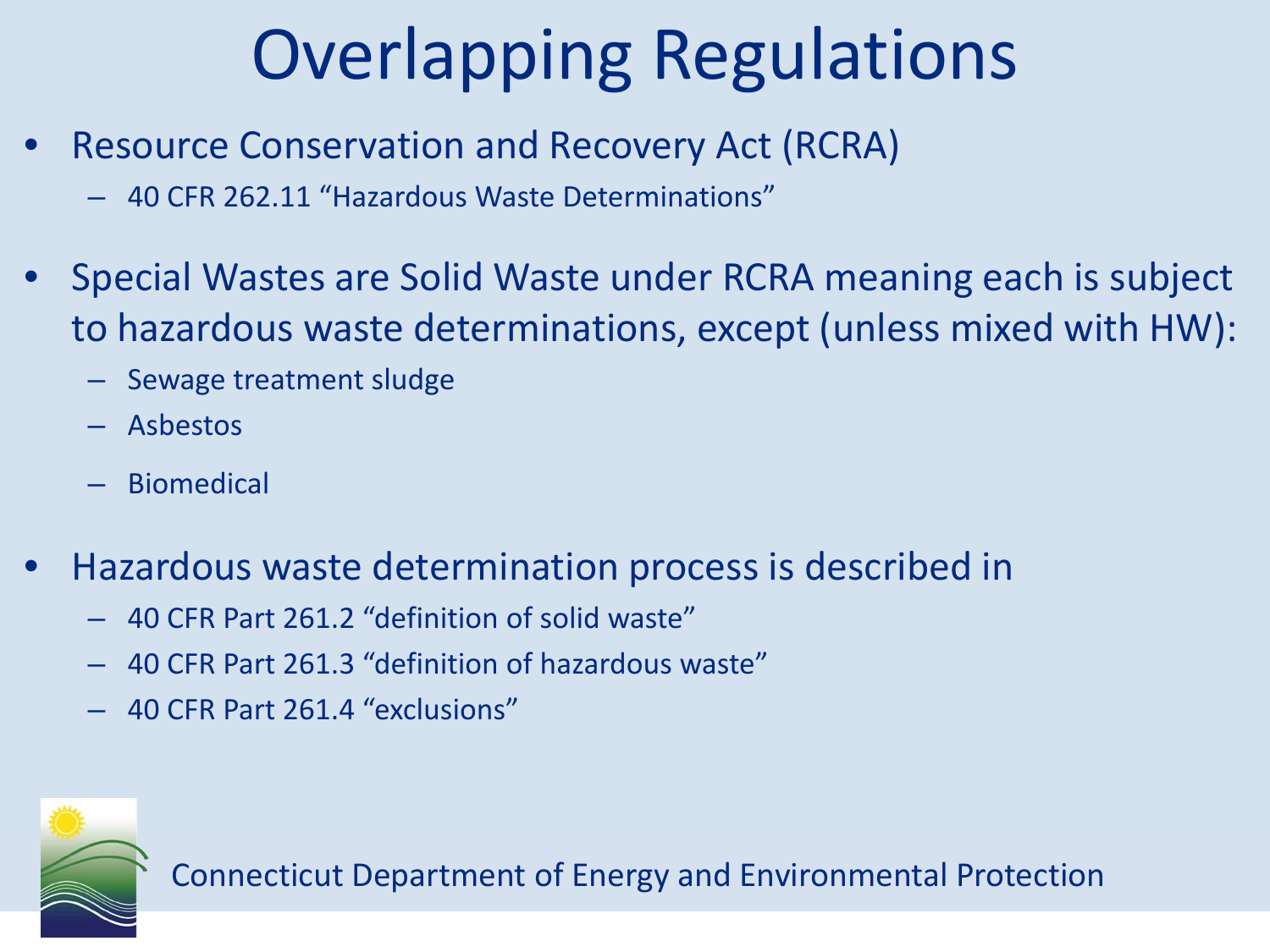### Other Options for Special Waste

- Some Special Wastes are also Connecticut Regulated Waste ("CR01  $-CRO5"$ 
	- Water treatment and industrial sludges CR04 (liquid) or CR05 (solid)
	- Casting sand and sand blasting debris CR05
	- Slag CR05 (unless scrap metal or by-product under RCRA)
	- Oil contaminated solids with no free liquids CR05
		- $\checkmark$  Paint filter test 9095B
- Some Special Waste qualify for "Special Waste Authorization"

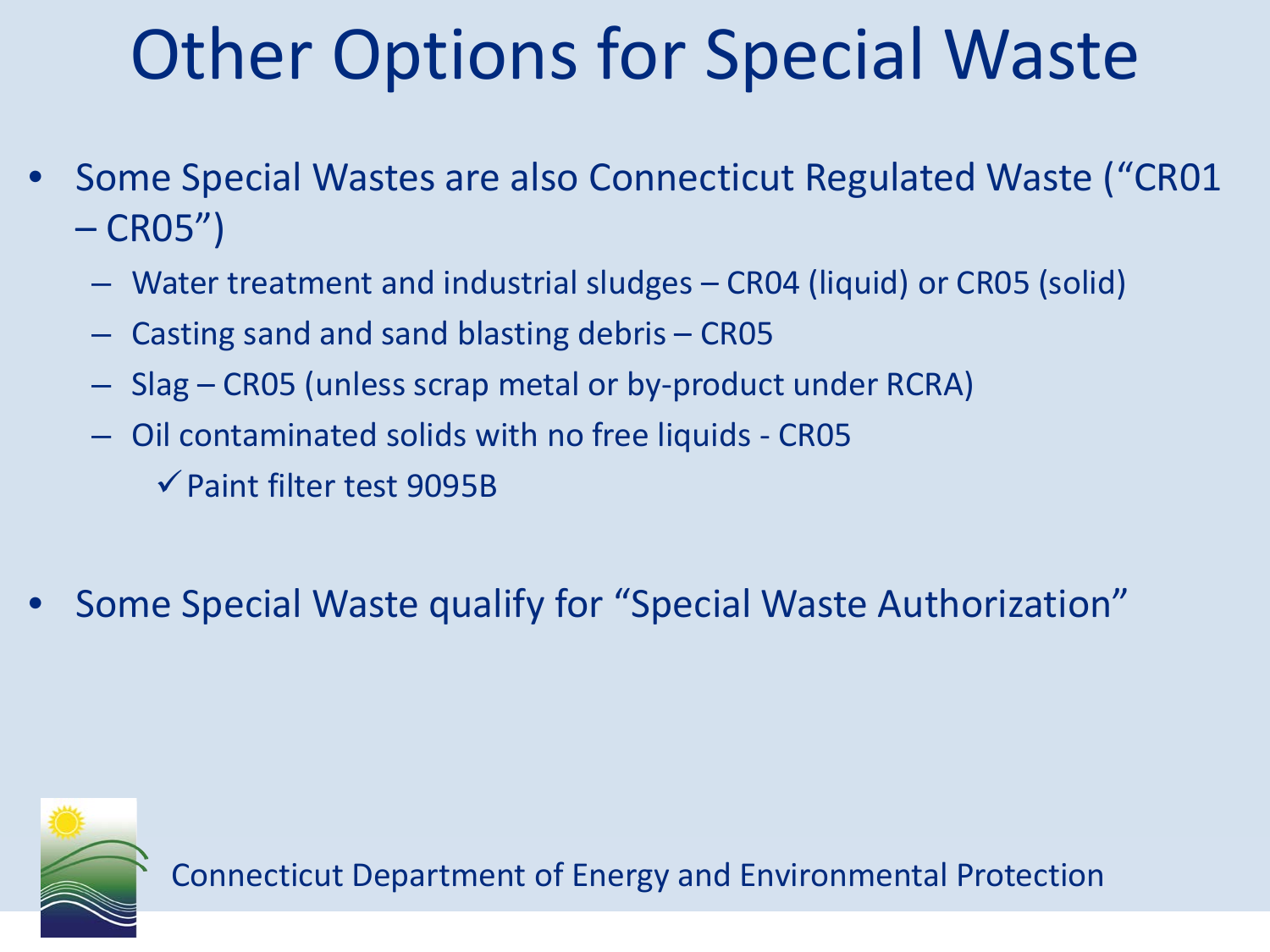# Connecticut Regulated Waste (CRW)

| <b>CRW codes</b> | <b>Waste type</b>                                    | <b>Descriptions</b>                                                                                                                                                                                                                                                                                                                                                                                                                                                                                                                                                                 |
|------------------|------------------------------------------------------|-------------------------------------------------------------------------------------------------------------------------------------------------------------------------------------------------------------------------------------------------------------------------------------------------------------------------------------------------------------------------------------------------------------------------------------------------------------------------------------------------------------------------------------------------------------------------------------|
| <b>CR01</b>      | <b>Waste containing 50</b><br>ppm or greater of PCBs | Any waste material containing or contaminated by PCBs (Polychlorinated Biphenyls) in<br>concentrations at or above 50 ppm (parts per million). These include, but are not limited to,<br>PCB oils, items and equipment.                                                                                                                                                                                                                                                                                                                                                             |
| <b>CR02</b>      | Waste oil not miscible in<br>water                   | Oil or petroleum that is no longer suitable for the services for which it was manufactured<br>due to the presence of impurities or a loss of original properties, and is not <i>miscible</i> in water.<br>These include, but are not limited to, crude oil, fuel oil, lubricating oil, kerosene, diesel fuel,<br>motor oil, non-halogenated oil, and oils that are recovered from oil separators, oil spills or<br>tank bottoms. inspector comment - if waste oil is a fuel reused as a fuel, not a Solid Waste<br>(or Special Waste) since regulated under RCRA 261.2(c)(2)(B)(ii) |
| <b>CR03</b>      | Waste water soluble oil                              | Oil or petroleum that is no longer suitable for the services for which it was manufactured,<br>due to the presence of impurities or a loss of original properties and is <i>miscible</i> in water.<br>These include, but are not limited to, cutting oil emulsions or coolants                                                                                                                                                                                                                                                                                                      |
| <b>CR04</b>      | Waste chemical liquid                                | Any wastes that are liquid, free flowing and/or contain free draining liquids and are toxic,<br>hazardous to handle and/or may cause contamination of ground and/or surface water if<br>improperly managed. These wastes may include, but are not limited to latex and solvent<br>paint wastes, grinding wastes, waste sludges, antifreeze wastes and glycol solutions.                                                                                                                                                                                                             |
| <b>CR05</b>      | Waste chemical solid                                 | Any chemical solid or semi-solid from a commercial, industrial, agricultural or community<br>activity. These wastes may include, but are not limited to, grinding dusts, tumbling sludges,<br>scrap plastic and rubber flash, and other ground or chipped waste solid.                                                                                                                                                                                                                                                                                                              |

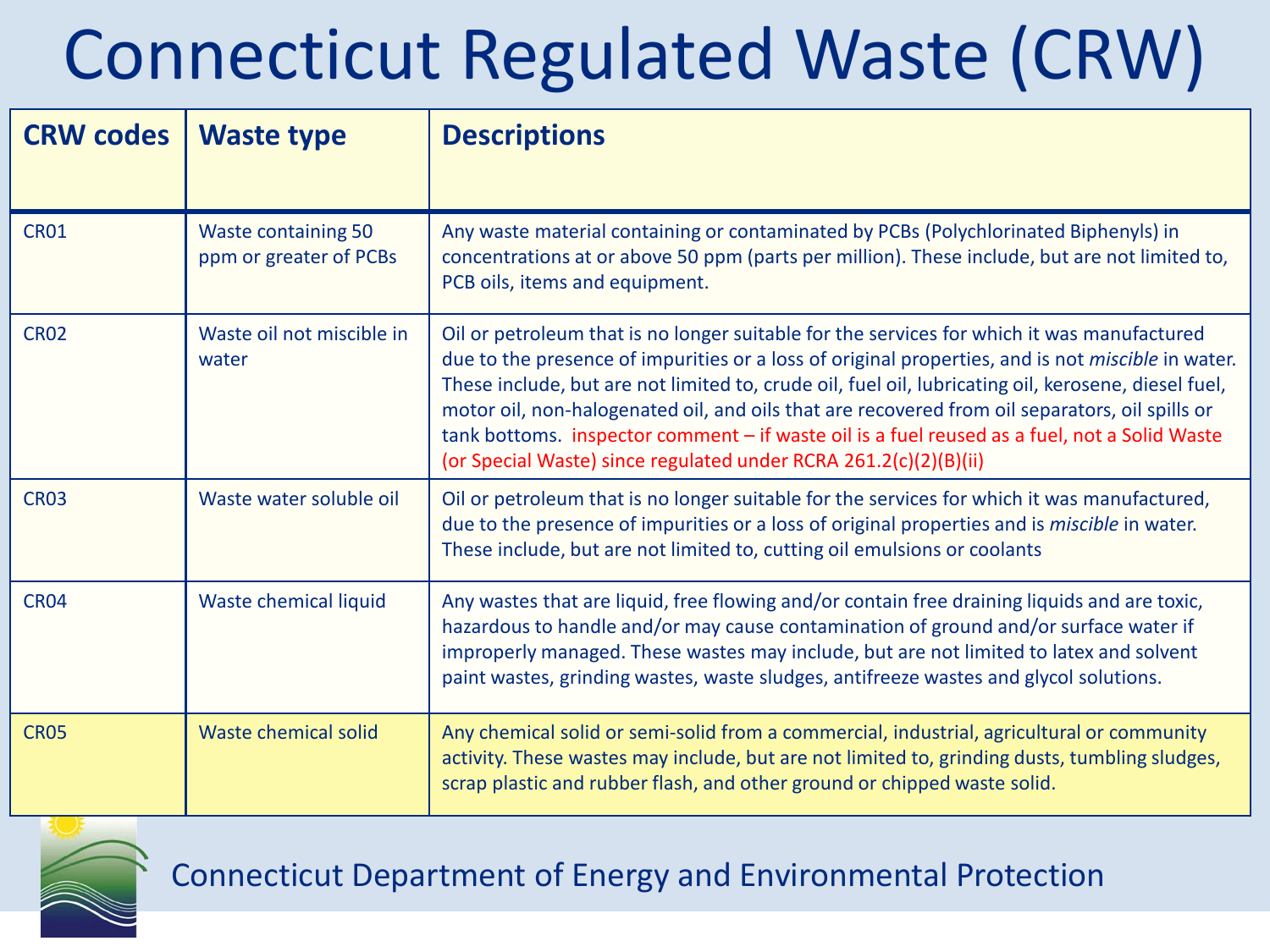# Connecticut Regulated Waste (CRW)

- A table, not part of any regulation or statute
- CRW waste descriptions were developed as a way to track certain non-RCRA Solid Waste going to in-state RCRA and non-RCRA commercial waste management facilities
- Commercial facility permit requires non-RCRA Solid Waste be tracked and managed same as RCRA Hazardous Waste
- Commercial facility permits require use of CRW waste codes

*CRW waste descriptions developed prior to RCRA Used Oil Rule (40 CFR 279)* 

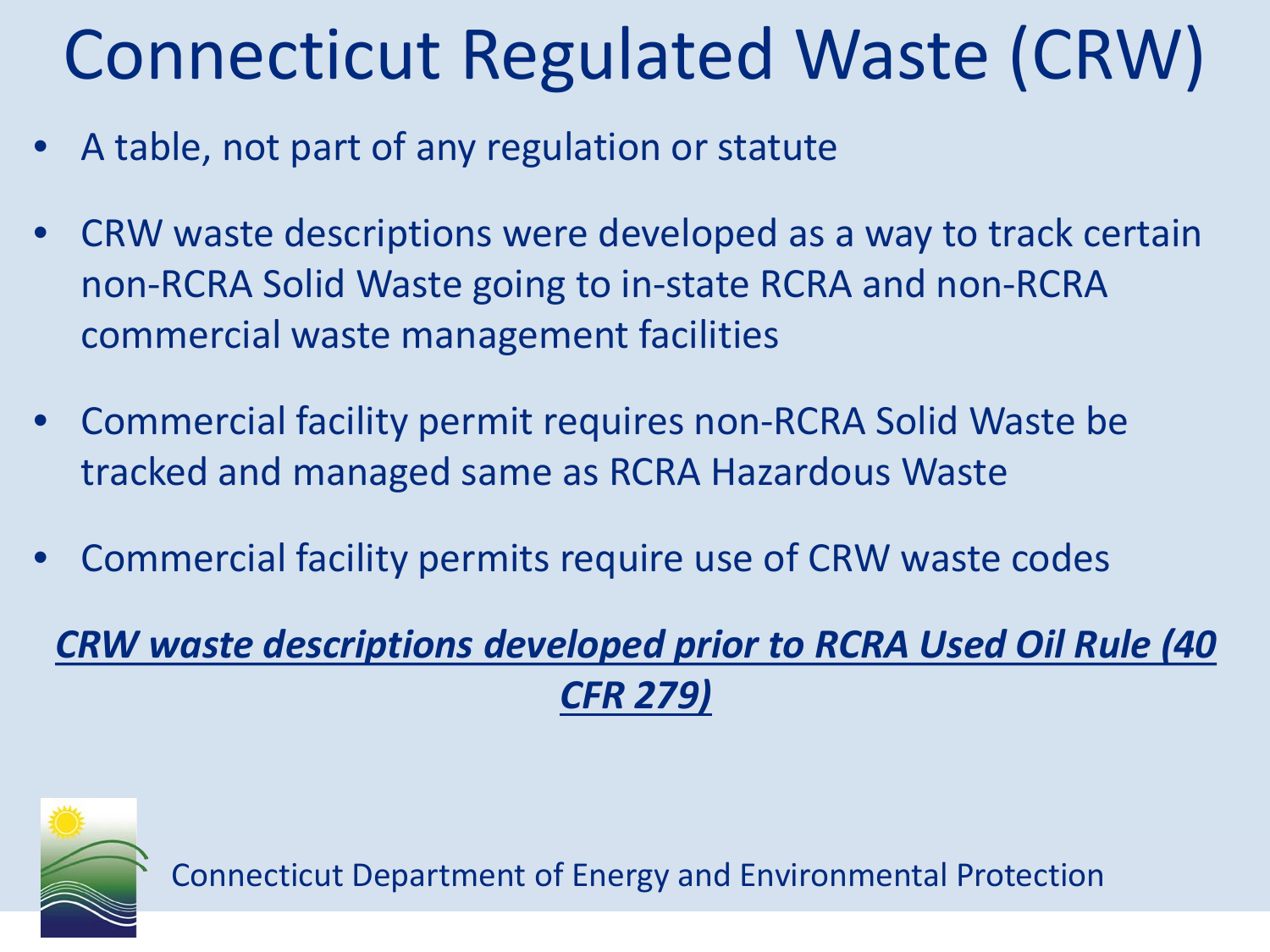### Special Waste Authorization

- Allows certain Special Waste to go to permitted Solid Waste facilities
	- Resources Recovery Facilities
	- Land Disposal Facilities (i.e., Manchester Landfill)
- The Facility's permit identifies the category of Special Waste
- Facility gives the generator the "Special Waste Authorization"
	- Facility determines the testing required for each Special Waste

Dry paint Dry paint debris Used oil contaminated debris Fuel contaminated debris Sand blasting media

Baghouse dust Foundry sand Paint booth filters Powder coating Contaminated soil

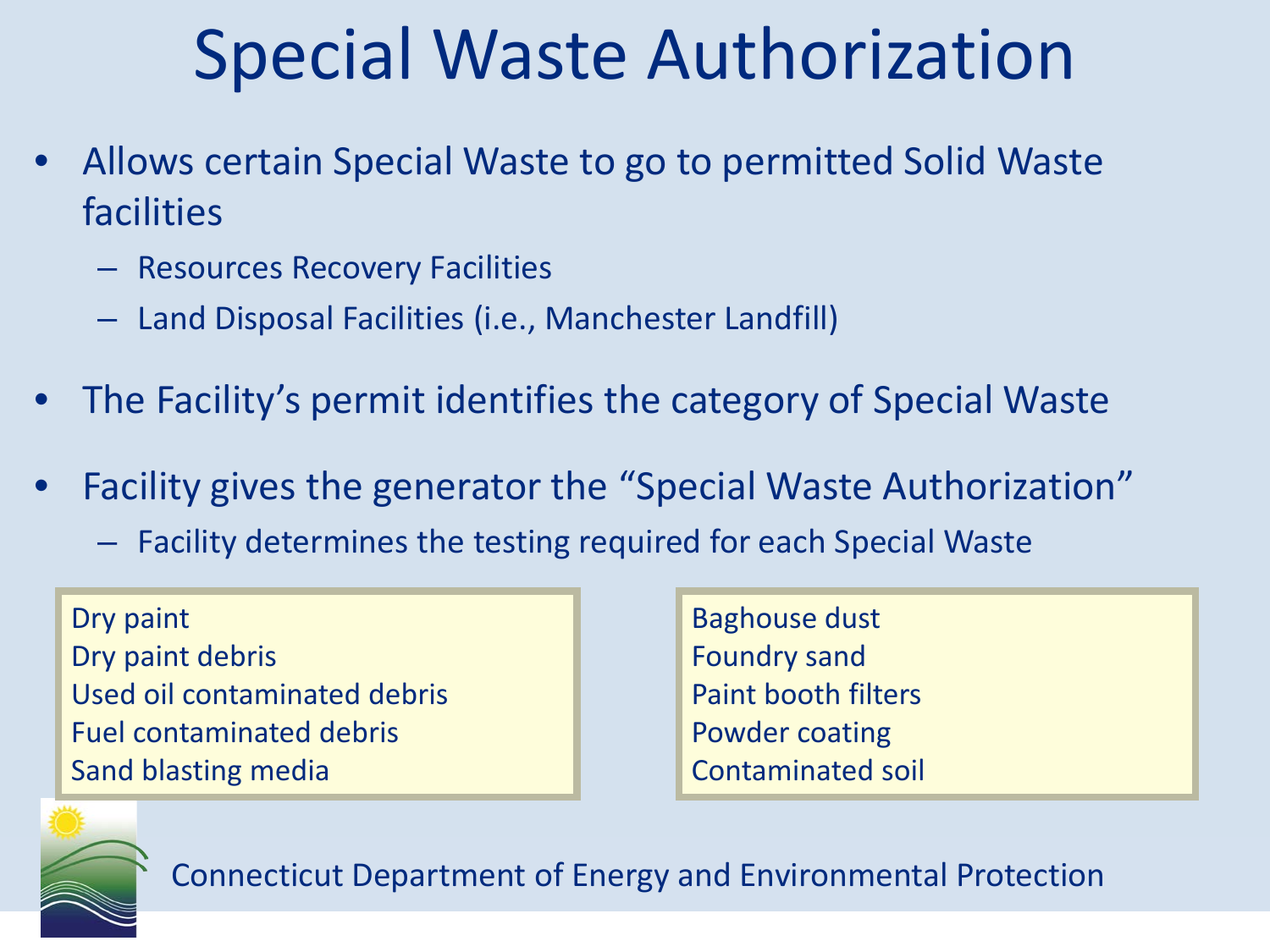### Common Violations

Failing to do hazardous waste determinations  $\sqrt{\phantom{a}}$  Required by RCRA 262.11

Failing to have a Solid Waste Permit

- $\checkmark$  Required by Solid Waste Statute and Regulation
	- Storing greater than 10 cubic yards on-site for greater than 45-days
	- Disposal (placed on ground or buried)
	- Burning

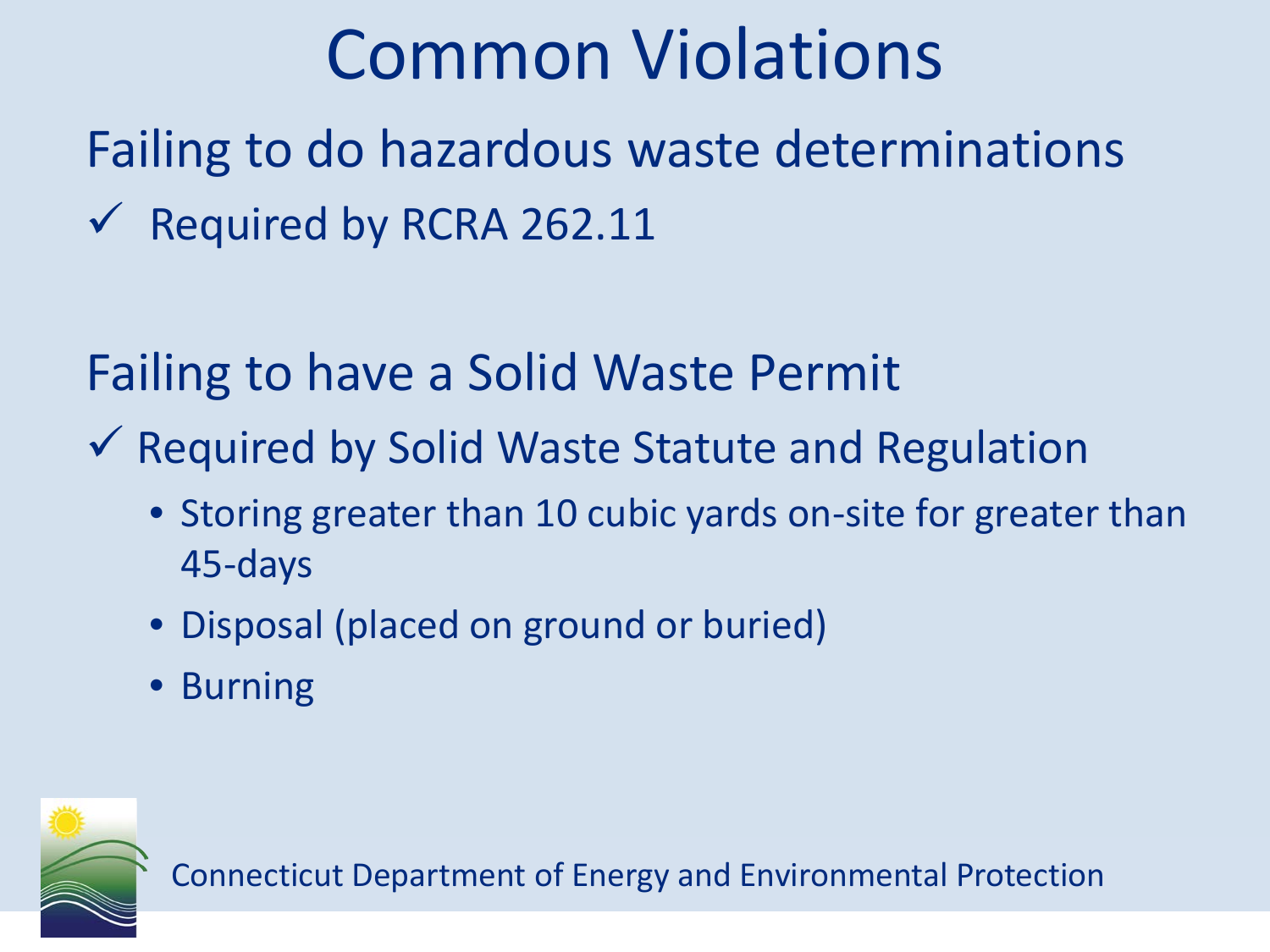# Commingling of Waste

- Inspectors see little intentional commingling of Special Waste with Hazardous Waste to avoid regulation
	- If intentional it becomes a criminal or civil enforcement case
- Most mixing is a result of process practices
	- Spent corrosives mixed in one container or tank
	- Baghouse dust collectors mixed into one load
	- Paint and paint debris mixed into one container
	- Contaminated absorbents and debris mixed in one container

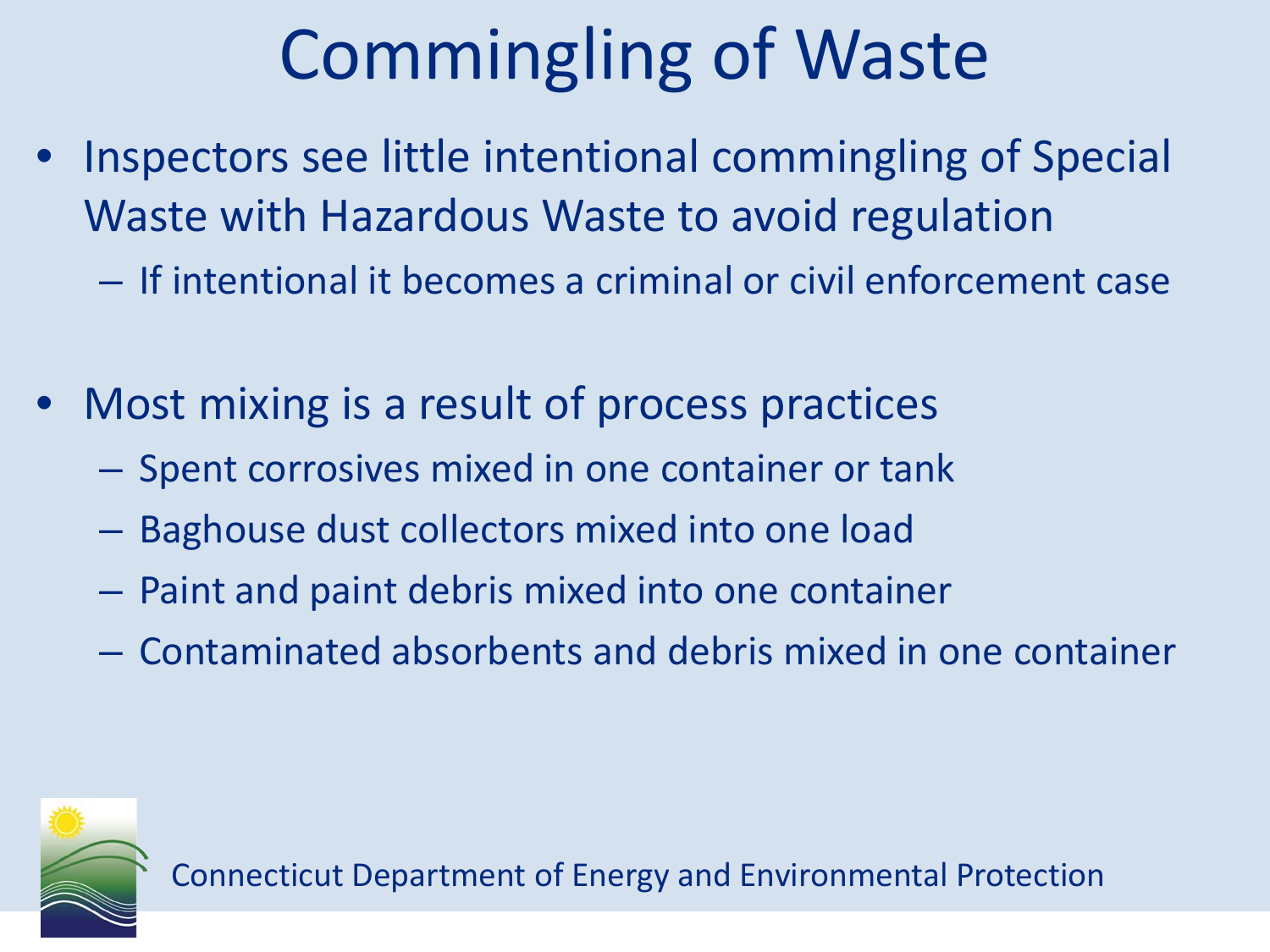### Observed Waste Management Practices

| <b>Type special waste</b>                         | <b>Permitted RCRA</b><br><b>TSDF</b> | <b>Permitted Solid</b><br><b>Waste Facility</b> | <b>Other observed</b><br><b>practices</b> (on-site disposal is<br>not an acceptable option) |
|---------------------------------------------------|--------------------------------------|-------------------------------------------------|---------------------------------------------------------------------------------------------|
| Used oil contaminated debris (no<br>free liquids) | Yes (CR02 or CR05)                   | <b>Yes</b>                                      | Fuel at paper plant in<br><b>ME</b>                                                         |
| <b>Fuel contaminated debris</b>                   | Yes (CR02 or CR05)                   | <b>Yes</b>                                      | Fuel at paper plant in<br><b>ME</b>                                                         |
| Used oil filters (drained)                        | Yes (CR05)                           | <b>No</b>                                       | <b>Metal recycling</b><br>Disposed on-site                                                  |
| Baghouse dust collector (buffing)                 | Yes (CR05)                           | <b>Yes</b>                                      | Disposed on-site                                                                            |
| Baghouse dust collector (metal<br>working)        | Yes (CR05)                           | <b>No</b>                                       | <b>Metal recycling</b><br>Disposed on-site                                                  |
| Baghouse dust collector (wood<br>working)         | <b>No</b>                            | <b>Yes</b>                                      | Disposed on-site                                                                            |
| Powder coat overspray                             | Yes (CR05)                           | Yes                                             | Some reused                                                                                 |
| <b>Paint booth filters</b>                        | Yes (CR05)                           | <b>Yes</b>                                      | None observed                                                                               |
| <b>Foundry sand</b>                               | Yes (CR05)                           | <b>Yes</b>                                      | Disposed on-site                                                                            |

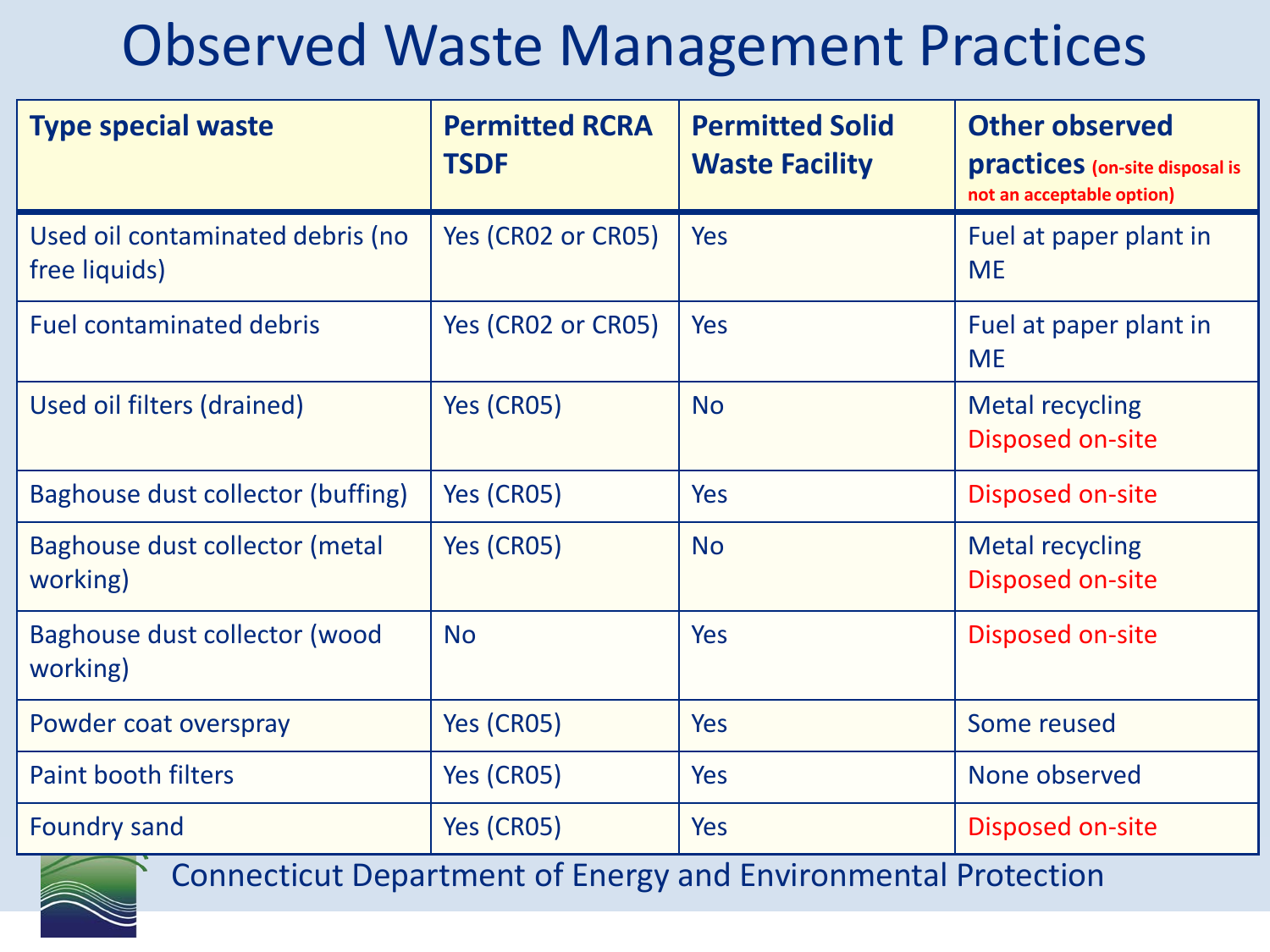### A few more

| <b>Type special waste</b>    | <b>Permitted RCRA</b><br><b>TSDF</b> | <b>Permitted Solid</b><br><b>Waste Facility</b> | <b>Other observed</b><br>practices          |
|------------------------------|--------------------------------------|-------------------------------------------------|---------------------------------------------|
| <b>Contaminated soil</b>     | Yes (CR05)                           | <b>Yes</b>                                      | Disposed on-site                            |
| Fly ash                      | Yes (CR05)                           | Yes                                             | Plant food (zinc)                           |
| <b>Slag</b>                  | <b>No</b>                            | <b>No</b>                                       | <b>Metal recycling</b>                      |
| <b>Tumbling sludge</b>       | Yes (CR04)                           | Yes (if dry)                                    | Disposed on-site                            |
| Copper etch                  | Yes (CR04)                           | <b>No</b>                                       | <b>Metal recycling</b><br><b>Herbicide</b>  |
| Antifreeze                   | Yes (CR04)                           | <b>No</b>                                       | On-site recycling                           |
| Grit blast media             | Yes (CR05)                           | <b>Yes</b>                                      | Sealtec block (plastic)<br>Disposed on-site |
| Fuel                         | Yes (CR02) or off-<br>spec product   | <b>No</b>                                       | None observed                               |
| <b>Fuel oil tank bottoms</b> | Yes (CR02) or off-<br>spec product   | <b>No</b>                                       | None observed                               |